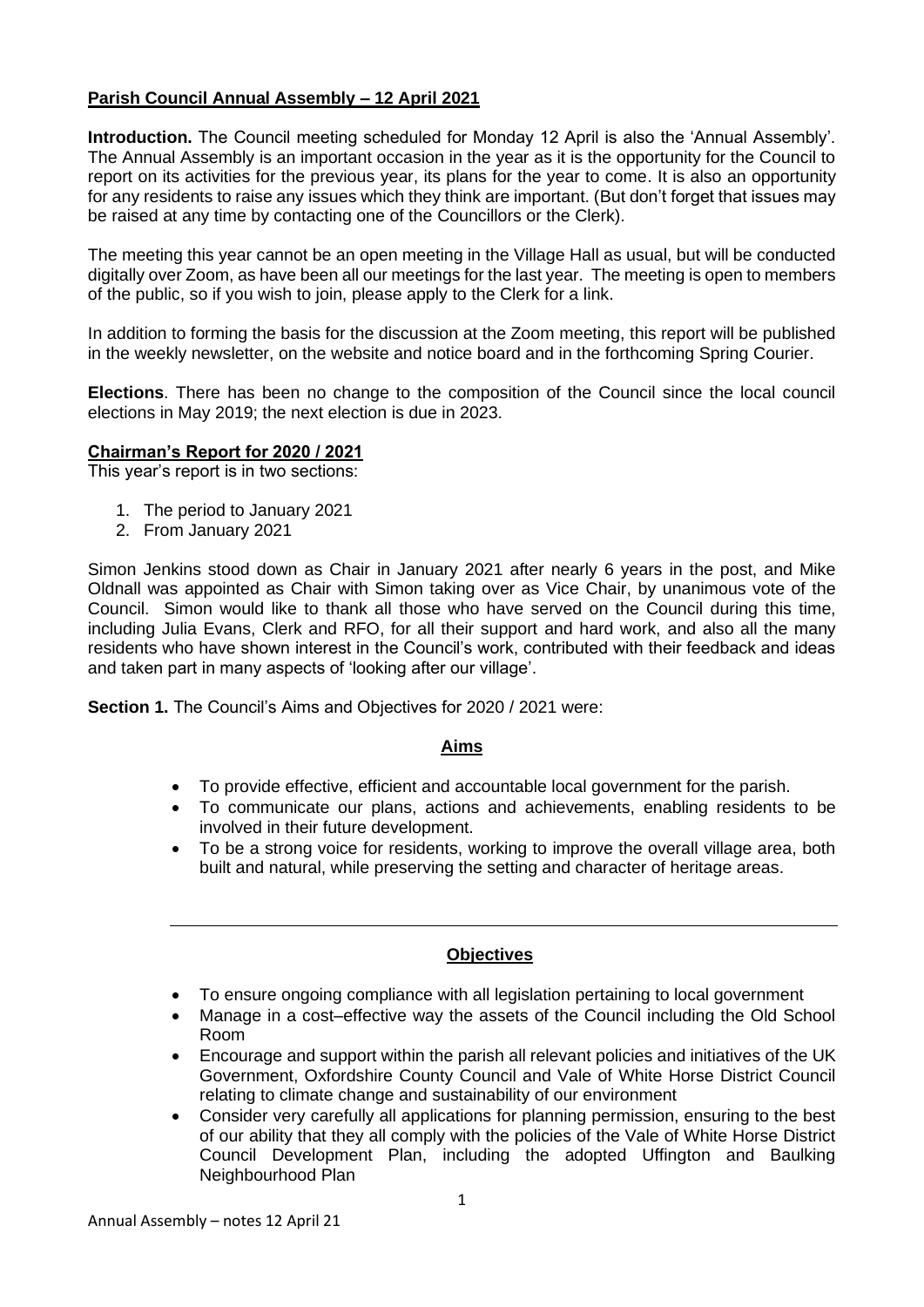- Monitor projects utilising S106 funding and consider and prioritise any further eligible applications
- Review and improve where necessary the Council's communications to villagers to ensure residents receive appropriate and timely information
- Prepare an Emergency Plan for the village
- Update the website to comply with accessibility legislation

Without wishing to seem complacent, I think that we have achieved all those Aims and Objectives to a surprising extent, given that we have been in lockdown or subject to other restrictions for much of the year.

The mention of lockdown inevitably takes one's thoughts to the Covid-19 pandemic. It has been the most important topic for governments all over the world in the last 12 months and it has been a very difficult year for many people. We would like to express our sympathies to all who have actually had Covid-19, and particularly to any residents who may have lost family, relatives or friends to the disease. We would like to express the thanks of all in our villages to the many people who have continued to work in support of us, sometimes at personal cost to themselves; they are too many to mention individually, but locally they include all NHS staff, those who work in Uffington Post Office and Stores, Uffington Primary School, and particularly all those who volunteered in the very early days of the first lockdown to form the 'UBW Covid Support Group'. The Support Group are (they are still there) local residents who happily took on the job of looking after any elderly, shielding, vulnerable people who happened to live close to them, who were self-isolating, without family or friends to help with shopping, or anybody just to have a chat with, from time to time.

A few words on some of the above Objectives:

**Climate change.** The pandemic has diverted attention away from this very important topic, but we stand ready to support worthwhile initiatives in any way that we can at a local level.

**Planning.** It is heartening to see, and proves how worthwhile the effort was, that the policies of the Uffington and Baulking Neighbourhood Plan are being taken into account by the Vale District Council as well as ourselves in assessing all planning applications in the village. Planning applications under consideration are listed on the agenda and discussed at Council meetings and the results are published in the Minutes, on the website and in the Courier.

## **S106 funding.**

- In the last year, we are very pleased to have been able to support the Uffington Community Garden in their installation of a large new greenhouse, to which the White Horse Show Trust also made a generous contribution.
- We were also pleased to assist the Uffington Football Club with the purchase of a new mower – to be seen in action on the Jubilee Field and Sports Club field during the summer.
- We are currently working on a project to improve Uffington Footpaths 387/ 18, 19 and 27, with the installation of kissing gates to replace the existing stiles. These footpaths are used by many local people and visiting walkers to get from the village to the Uffington White Horse, Uffington Castle, The Ridgeway and Waylands Smithy and for circular walks via Woolstone, Fawler and Kingston Lisle. At the time of writing, it is good to be able to report that the funding package has been agreed, 13 kissing gates have been ordered and a local fencing contractor has been appointed to install them. A full report will appear in a future edition of the Courier after we have completed the project.

**Communications.** We are always conscious of the need to make sure we communicate enough (but not too much!) to residents. We do this through the weekly newsletter, the website, the notice board at the Shop, the Welcome Note to new residents and the quarterly Courier. Ideas for improvements are always welcome.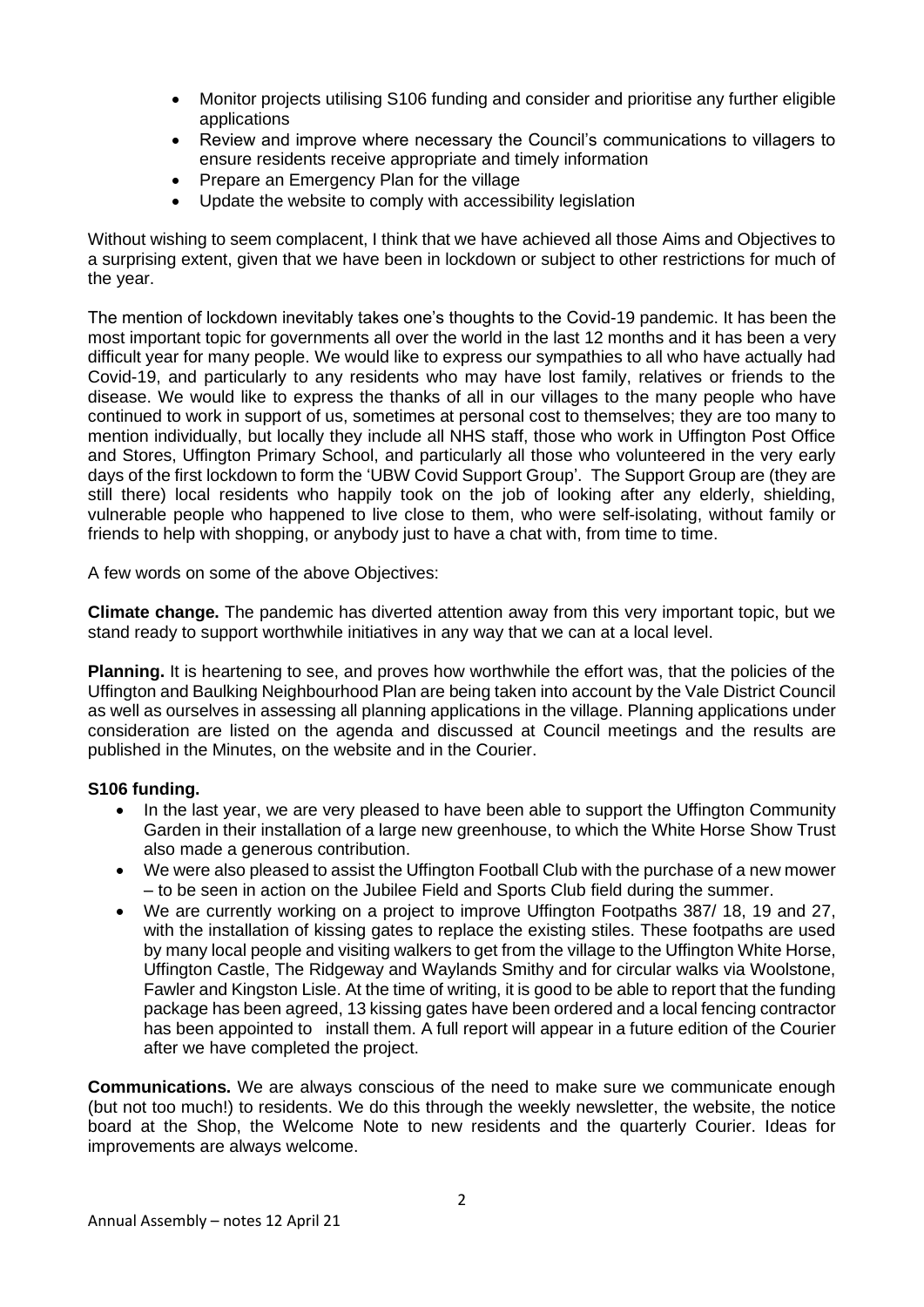**Update the website.** We recently had to spend some money on updating the website, to comply with government legislation to make the website more accessible to all. Regular visitors may have noticed that the colour scheme has changed slightly to make it easier to read for those with colour impaired vision.

**Emergency Plan.** Despite some scepticism about the value of this Plan, we are required to have one and after some years of talking about it, an Emergency Plan for the village has been written and approved by the Emergency Planning team at Oxford County Council. It is very unlikely that any such plan should turn out to be perfectly tailored and appropriate for the emergency which actually happens, but a flexible 'template' will give the Parish Council and other key people involved a head start in dealing with an emergency. At a time when the normal way of life may be disrupted, people injured and / or in a state of shock, and when you get personally involved, and under stress, it can be difficult to think logically. Experience has shown that businesses and communities which have spent time planning and preparing for an emergency are better able to cope and recover more quickly. Communications are vital and our Emergency Plan therefore contains a lot of personal information so that those concerned stand a good chance of being able to speak with each other in what may be a confused situation. For GDPR reasons, the Plan will not be published on the website in order to protect this personal information. If you feel you have equipment or skills which may be useful in an emergency and would like to have this recorded in the Plan, please contact any member of the Council.

Simon Jenkins April 2021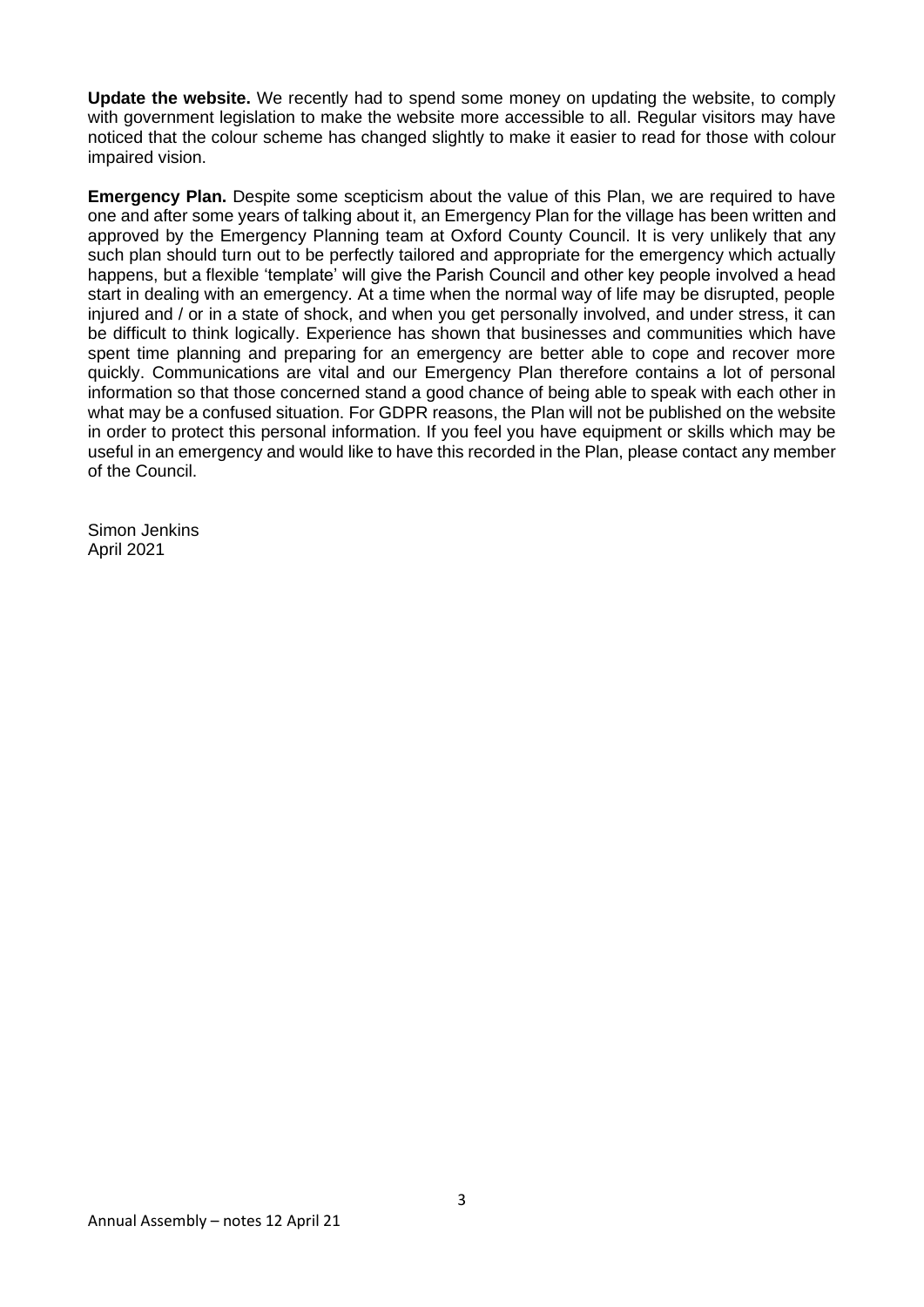## **Section 2 - from January 2021**

As mentioned above, Mike Oldnall took over as Chair in January 2021 and he would like to thank Simon for all his hard and tireless work over the past 6 years which has resulted in a wide range of improvements to the facilities in and around the village.

#### **Chairman's Report for 2021/22**

**Finance**. The Council set its budget in January having decide to keep the precept at the same level as for 202/21. Whilst the precept, which is less than 5% of your Council tax, is usually increased to at least keep pace with inflation it was decided that, in the current situation and as the other elements (District, County and Police) of the precept would inevitably increase, the level would not be increased.



The breakdown of the budget income and expenditure is shown on the 2 graphs below.

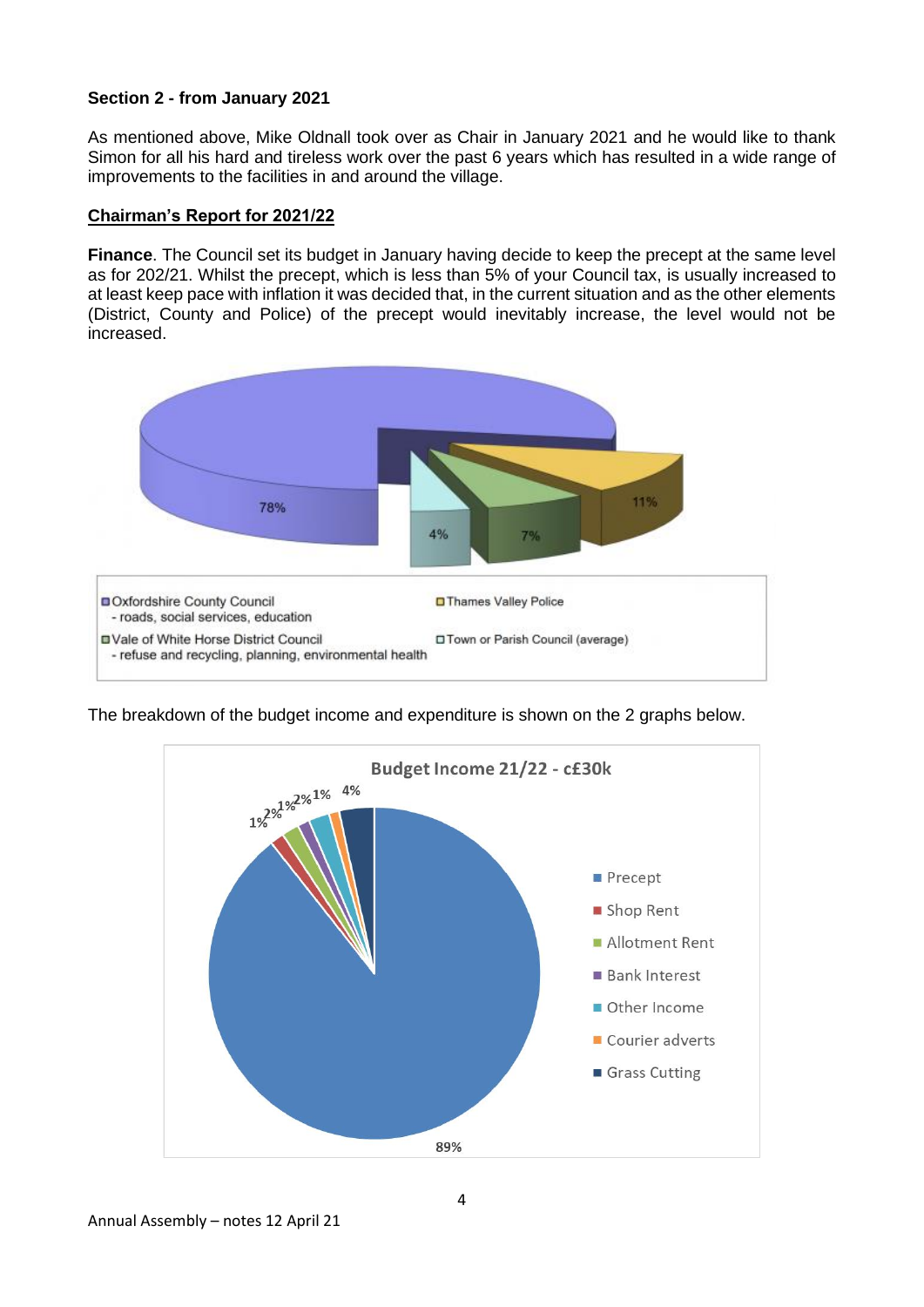

**Aims and Objectives.** The ongoing objectives remain very much the same as previous years but currently with three specific objectives for 2021/22:

- Continue to provide support for local Covid-19 activities
- Complete the kissing gates project
- Improve broadband in Uffington

As the lockdown is eased and other things become necessary, or ideas come forward, these objectives may need to be expanded. Below is more detail on the 3 objectives above:

- **Covid-19**. Whilst we all hope that the impact of Covid-19 will reduce significantly during the coming year, there may well be a need to provide ongoing support for those affected. As stated above, the local Support Group is still in existence and its members have confirmed that they remain ready to assist as necessary. One of the most visible signs of the pandemic is the sanitiser bottles and signs on the children's playground. It remains one of our primary aims to keep this popular and heavily used facility open as long as possible and we urge all users to observe the latest regulations so that it can remain open as long as possible.
- **Kissing Gates**. Simon has volunteered to continue managing the kissing gates project mentioned above – a project which has been almost 2 years in the making – so far! Hopefully this year will see it completed – weather and funding permitting.
- **Broadband Improvement**. Uffington received its first 'fibre' broadband in 2018 and this has proved its worth, especially during the pandemic. The pandemic has also highlighted the limitations of the current system, especially for those forced to work at home. With the next generation of fibre broadband (fibre right into individual premises) becoming available a project has just started to look at the options and get sufficient commitment to make it economically viable. Further information will be made available over the coming weeks. The first action will be to hold a public (Zoom) meeting on 28 April at 7:30pm.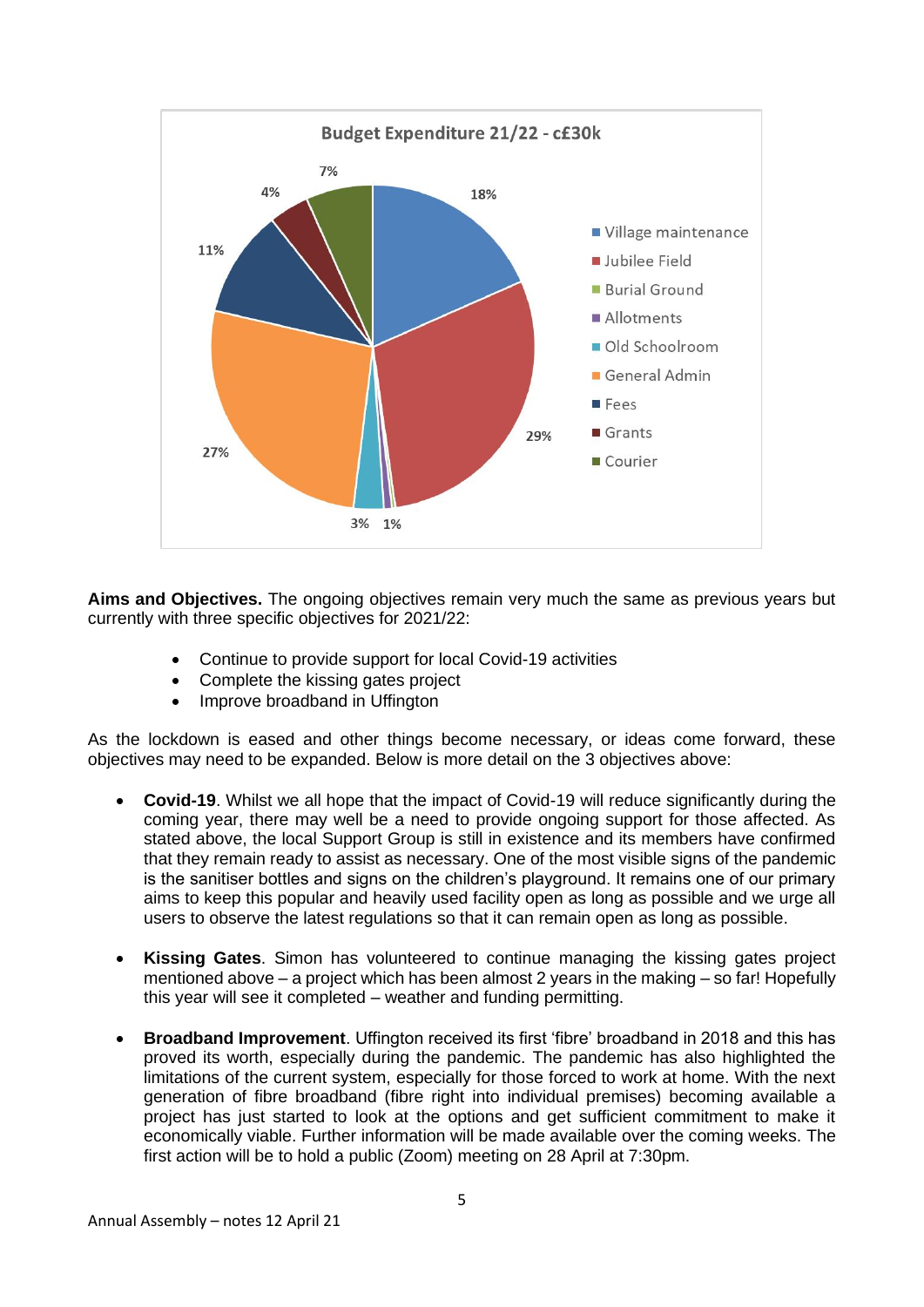Two other aspects of the Council's work also deserve a specific mention:

**Traffic Calming**. Due to the ongoing complaints received about traffic speeds in the village, the Council continues to pursue a range of initiatives to address this:

- Current measures include the 20mph school signs, the vehicle activated sign on the Fawler Road and 30mph 'roundels' on some approaches. We previously had a Neighbourhood Speedwatch team of volunteers but this has had to be suspended pending approval of a new handheld device by Thames Valley Police as part of their relaunched Community [Speedwatch](https://www.thamesvalley-pcc.gov.uk/news-and-events/thamesvalley-pcc-news/2021/03/restart-and-relaunch-for-community-speedwatch-in-2021/) programme.
- We have recently added a moveable vehicle activated sign that, in addition to showing a coloured 'face' and vehicle speed, also records the speed of every passing vehicle. This data will allow us to identify peak times and locations where vehicles regularly travel at excessive speeds. We plan to use this data to target the Neighbourhood Speedwatch radars once these have been approved. Annex A is an example of the type of information available.
- Finally, we will monitor the National/County initiative '20's Plenty' which hopes to introduce 20mph limits in all towns and villages across the county.

And Finally - **Village Maintenance.** A significant part (almost 50%) of our expenditure is on village and Jubilee Field maintenance and it is probably the most visible aspect of what we do. As part of our ongoing maintenance of the Jubilee Field, more of the new hedge, started last year, has been planted along Upper Common Lane to replace the overgrown tangle that was there. This has been planted with native species to encourage wildlife. I, on behalf of the Council and all villagers, would like to thank the 'Army' of volunteers who help to keep the village looking so clean and tidy – clearing the streams, litter picking, mowing small areas of grass, trimming hedges – the list goes on. I won't mention anyone by name but it really does make a very visible difference. If it wasn't for these volunteers, who aren't getting any younger(!), we would have to spend even more on buying in these services.

Mike Oldnall April 2021